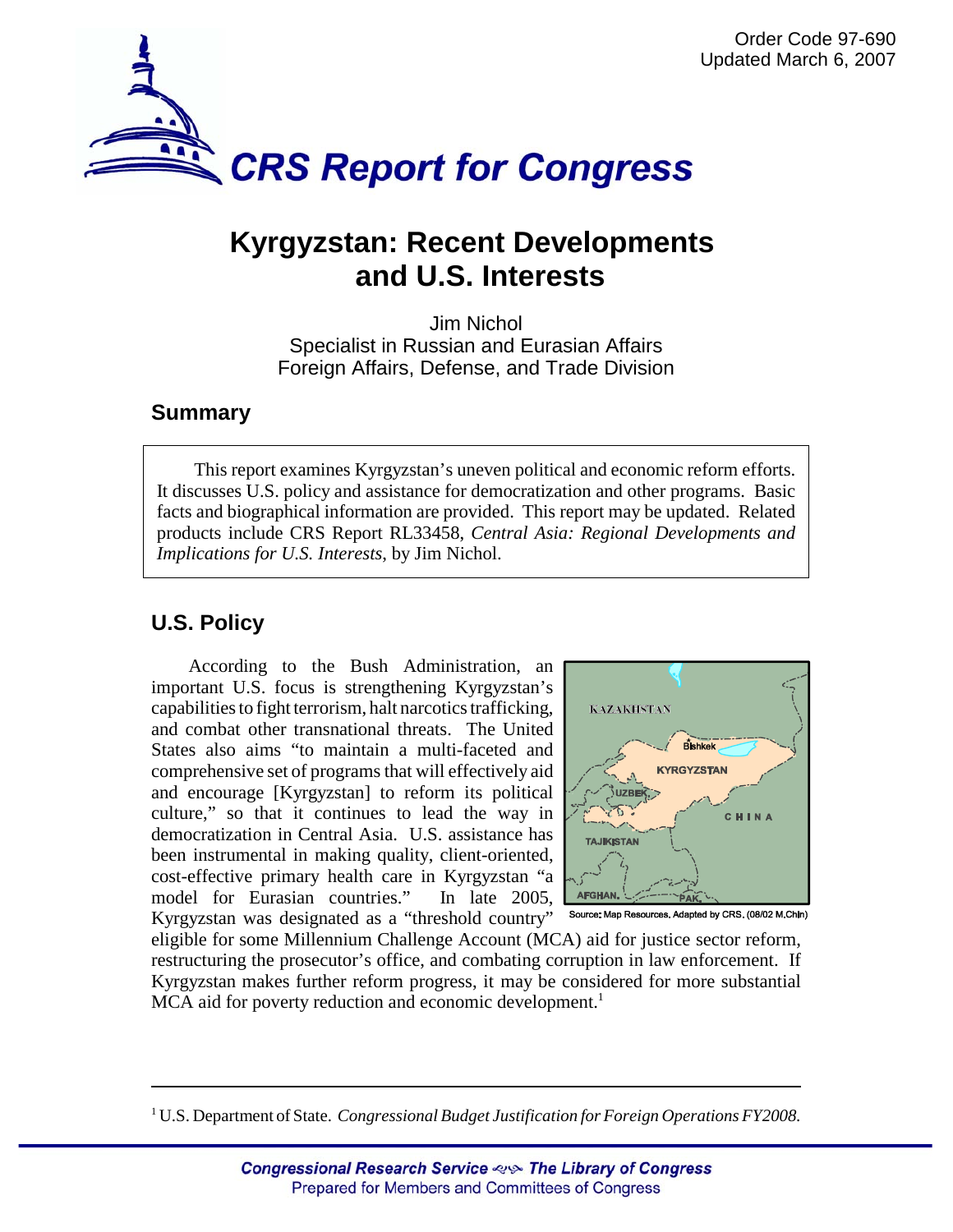During an August 2006 visit to Kyrgyzstan, Assistant Secretary of State Richard Boucher stated that bilateral ties remained close, despite Kyrgyzstan's ouster of two U.S. diplomats (the United States in turn declared two Kyrgyz diplomats *persona non grata*) and lengthy negotiations over U.S. use of the Ganci airbase (see below). Relations were further tested after a military aircraft accident in September 2006 and the shooting death of a Kyrgyz citizen at the airbase in December 2006.

Cumulative U.S. humanitarian and technical budgeted aid to Kyrgyzstan for FY1992-FY2006 was \$844.56 million (FREEDOM Support Act and other agency funds), with Kyrgyzstan ranking third in such aid per capita among the new independent states of the former Soviet Union. Foreign aid budgeted for FY2006 was \$38.02 million (FREEDOM Support Act and agency funds). The Administration's FY2008 request for \$31.4 million in aid (FREEDOM Support Act and other Function 150 aid, not including Defense and Energy Department funds) is planned to help the government adopt businessfriendly fiscal management and zoning

#### **Kyrgyzstan: Basic Facts**

**Area and Population:** Land area is 77,415 sq. mi.; about the size of South Dakota. Population is 5.21 million (*CIA World Factbook*, July 2006 est.). **Ethnicity:** 65.7% Kyrgyz; 11.7% Russians; 13.9% Uzbeks, 1% Uighurs; 0.4% Germans, and others (*Kyrgyz Statistics Committee*, 2001 est.). Ethnic Uzbeks are a majority in southern Kyrgyzstan. About 420,000 ethnic Kyrgyz reside elsewhere in the former Soviet Union and 170,000 in China. **Gross Domestic Product:** \$10.5 billion; per capita GDP is about \$2,000 (*CIA World Factbook*, 2006 est., purchasing power parity). **Political Leaders:** *President:* Kurmanbek Bakiyev; *Legislative Speaker*: Marat Sultanov; *Prime Minister:* Azim Isabekov; *Foreign Minister:* Ednan Karabayev; *Defense Minister:* Ismail Isakov. **Biography:** Bakiyev was born in 1949 and was trained as an electrical engineer. In 1991, he became first secretary of the Kok-Yangak city Communist Party committee, then chairman of the city soviet (council), and then chairman of the Jalal-Abad regional soviet. In 1994, he became chairman of the State Property Fund, in 1995 governor of Jalal-Abad region, and in 1997 governor of Chu region. He became prime minister in December 2000, but was held culpable in the deaths of protesters and ousted in May 2002. He became leader of the opposition People's Movement. He lost a legislative run-off election in March 2005. He was appointed prime minister and acting president by the legislature in March 2005 after President Askar Akayev fled the country.

regulations, help businesses improve accounting procedures, assist civil society NGOs, provide legal advice to media, improve the efficiency of courts in handling commercial and anti-corruption cases, improve primary health care, and combat terrorism and trafficking in people and drugs.<sup>2</sup>

## **Contributions to the Campaign Against Terrorism**

The Kyrgyz government declared its support for the war on terrorism almost immediately after the September 11, 2001, attacks on the United States and approved a U.S. request to use Kyrgyz airspace for counter-terrorist operations in Afghanistan. The U.S. military repaired and upgraded the air field at the Manas international airport (and named the U.S. facilities after the late New York City firefighter Peter J. Ganci), and war support to Afghanistan began in March 2002. The Defense Department reported in late 2003 that the airbase at that time was the "primary hub" for trans-shipping personnel, equipment, and supplies to Afghanistan.

<sup>2</sup> U.S. Department of State. *Fact Sheet: U.S. Assistance to the Kyrgyz Republic FY2006*, November 28, 2006; *Congressional Budget Justification for Foreign Operations FY2008*. The data for FY2006 were estimates.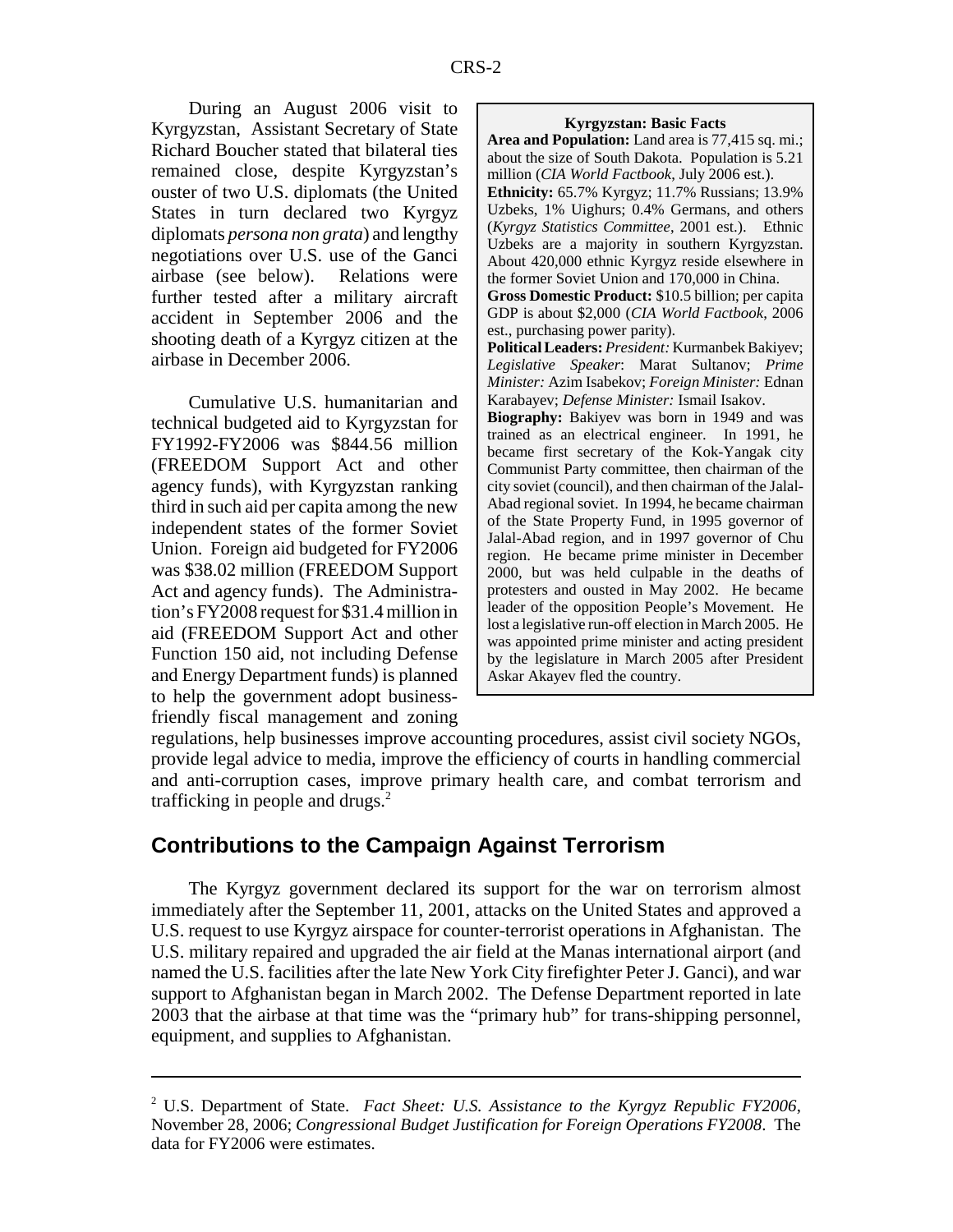In mid-2005, after Uzbek officials imposed more limits on U.S. flights at the Karshi-Khanabad (K2) airbase in Uzbekistan and then ordered its closure, U.S. flights increased at Ganci. Although Bakiyev had endorsed a call by the Shanghai Cooperation Organization (SCO; see below) in early July 2005 to consider closing regional bases supporting operations in Afghanistan, he pledged to visiting then-Defense Secretary Donald Rumsfeld in late July 2005 and visiting Secretary of State Condoleeza Rice in October 2005 that operations at Ganci would continue. In April 2006, Bakiyev threatened to close Ganci unless the United States soon agreed to new terms. On July 14, 2006, the two sides issued a joint statement that Ganci would remain open and that the United States would provide \$150 million to Kyrgyzstan in "total assistance and compensation over the next year," subject to congressional approval.<sup>3</sup> Some reports indicated that the amount devoted to "renting" the airbase would be \$20 million.

Just after U.S.-led coalition forces began ground operations in Iraq in March 2003, Kyrgyzstan's Legislative Assembly (lower chamber) issued a statement calling for the United States to cease "gross violations" of international law. Although Kyrgyzstan's then-Foreign Minister Askar Aytmatov told Vice President Cheney during a June 2003 U.S. visit that Kyrgyzstan was ready to send peacekeepers to Iraq and Afghanistan, in April 2004 the presidential spokesman and the defense minister announced that Kyrgyzstan had no plans to send peacekeepers to either country.

## **Foreign Policy and Defense**

In January 2007, President Bakiyev stated that his "blueprint" for foreign policy emphasized close ties with its neighboring states — Kazakhstan, Uzbekistan, Tajikistan, and China — "built on the principles of respect for sovereignty, territorial integrity, and common security." To advance regional integration, he called for strengthening participation in the Shanghai Cooperation Organization (SCO; composed of China, Russia, and the Central Asian states, except Turkmenistan) and the Collective Security Treaty Organization (see below). Among other countries, he stressed that "strategic partnership" with Russia was a "key priority." He called for "beneficial cooperation" with regional and world powers, especially "Russia, China, the European Union, Germany, Japan and Turkey." He also urged increased trade and economic cooperation with the "Arab countries, South Korea, Pakistan, India, and others in South-East Asia."4

Kyrgyzstan's relations with Uzbekistan have been marked by trade, border, and other disputes. Tension escalated in mid-2005 when Kyrgyzstan permitted U.N. emissaries to evacuate about 450 Uzbek refugees who had crossed the border to flee fighting in the Uzbek city of Andijon. Uzbek officials maintained that Kyrgyzstan had served as a base of operations for "terrorists" (including citizens of Kyrgyzstan) who invaded and attacked Andijon and as a safe haven after the "terrorists" fled. Perhaps somewhat easing tensions, visiting President Bakiyev and Karimov issued a statement in October 2006 reaffirming mutual adherence to the 1996 Kyrgyz-Uzbek Treaty on Eternal Friendship. They also agreed on visa-free travel between the two countries, but extortion and "red tape" at border posts reportedly still was hindering travel in March 2007.

<sup>3</sup> U.S. Embassy, Bishkek. *Joint Statement the United States and the Kyrgyz Republic on Coalition Airbase*, July 14, 2006.

<sup>4</sup> Open Source Center. *Central Eurasia: Daily Report*, January 12, 2007, Doc. No. CEP-950201.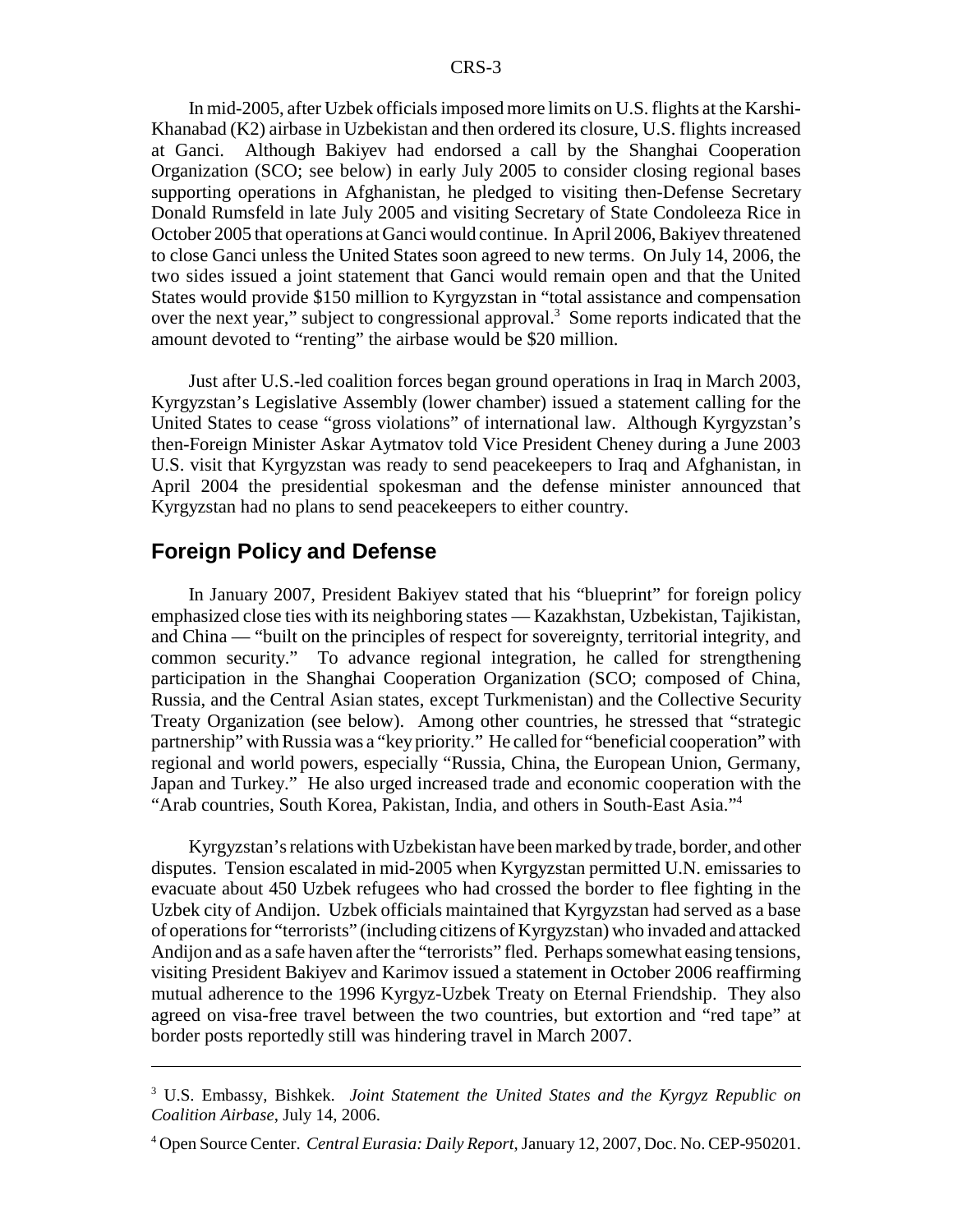Bakiyev seeks to bolster Kyrgyz-Russian relations to ensure economic and trade benefits, to receive security assistance to combat terrorism, and to balance ties with the United States and China. Kyrgyzstan and Russia concluded a Friendship and Cooperation Treaty in 1992, and Kyrgyzstan signed the Commonwealth of Independent States' (CIS) Collective Security Treaty (CST) in 1992 and 1999, which calls for mutual consultations on military support in case of outside aggression. Several hundred Russian border troops (most reportedly were Kyrgyz citizens) guarded the Chinese border until 1999, when Russia handed over control to Kyrgyzstan. However, Russia ramped up its security presence in September 2003 with the signing of a 15-year military basing accord with Kyrgyzstan for use of the Soviet-era Kant airfield near the capital of Bishkek (and near Ganci). A Russian military publication stated in January 2007 that the Kant airbase hosts 366 troops and 448 civilians. The Russian troops ostensibly also form part of a CST rapid deployment force. Although the purpose of the base purportedly is to combat regional terrorism and defend southern CIS borders, it also appears aimed at countering U.S. and NATO influence. The CIS Anti-Terrorist Center — a body created at Putin's urging to facilitate cooperation between intelligence agencies of the member-states — set up a regional branch in Bishkek after September 11, 2001.

Kyrgyzstan's armed forces number about 12,500 active ground and air force troops. There are also about 5,000 border guards (*The Military Balance*, February 2007). Most of the troops are ethnic Kyrgyz conscripts, though some officers are Russians. Many or most Kyrgyz officers have received training in Russia. Most weapons and equipment are purchased from Russia. Defense Minister Isakov is phasing in Kyrgyz as the language of command. He also has raised the minimum age of conscription to 20 and adopted a twelve-month term of conscription and plans for eventually switching to an all-volunteer military. Kyrgyzstan joined NATO's Partnership for Peace (PFP) in 1994 and has participated in several PFP exercises in the United States, Central Asia, and elsewhere.

 A reported 800 guerrillas belonging to the terrorist Islamic Movement of Uzbekistan (IMU) and other groups from Tajikistan invaded Kyrgyzstan in July-August 1999. They allegedly aimed to create an Islamic state as a springboard for jihad in Uzbekistan. Another possible aim may have been to secure drug trafficking routes. Kyrgyzstan received air support from Uzbekistan and Kazakhstan and expelled the invaders in October 1999. The incursion indicated ties between terrorists in Central Asia, Russia (Chechnya), and Afghanistan, and the need for Kyrgyzstan to bolster its defenses. In August 2000, a reported 500 IMU and other guerrillas again invaded southern Kyrgyzstan (others invaded Uzbekistan). Uzbekistan provided air and other support, but Kyrgyz forces largely were responsible for defeating the guerrillas by late October 2000. In 2002 and 2003, the IMU allegedly set off bombs in Bishkek and Osh. Kyrgyzstan arrested the bombers in May 2003, reportedly before they were able to carry out a plan to bomb the U.S. embassy. About a dozen alleged IMU members invaded from Tajikistan in May 2006 but were soon defeated (some escaped). After this, the Kyrgyz defense minister claimed that the IMU, HT, and other such groups increasingly were threatening national security. The U.S. State Department designated the IMU as a Foreign Terrorist Organization in September 2000.

### **Political and Economic Developments**

Dissatisfied with a 1993 constitution that he described as democratically "idealistic," former President Akayev orchestrated constitutional referendums to enhance his power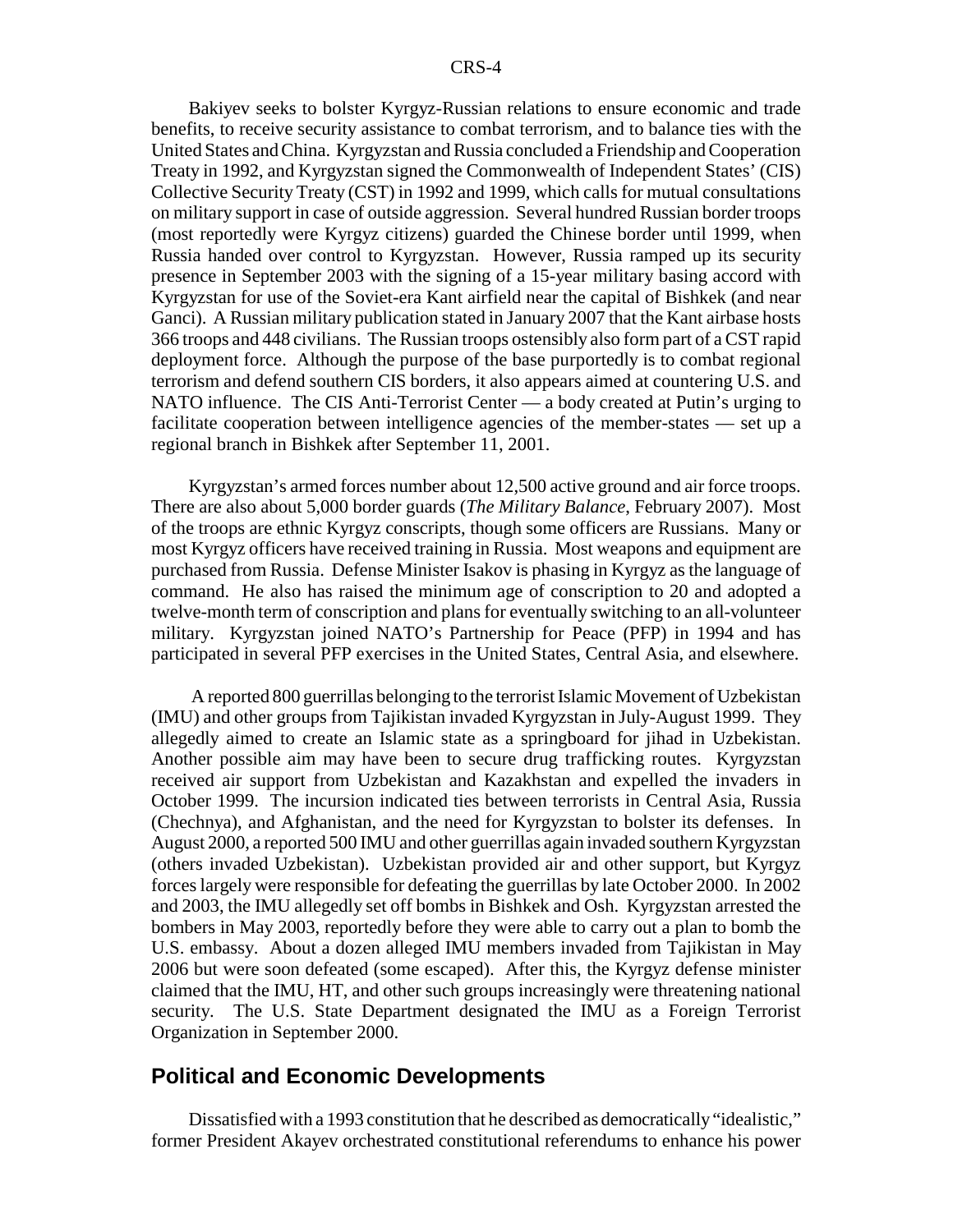in October 1994, February 1996, and October 1998. These changes created a weak bicameral legislature called the Jogorku Kenesh (Supreme Assembly), gave the president greater power to veto legislation, dissolve the legislature, and appoint all but the prime minister without legislative confirmation, made it more difficult to impeach the president, and restricted legislative power over bills involving the budget or other expenditures. Despite these changes, the legislature continued to display a degree of independence. The most recent referendum, in February 2003, re-created a unicameral legislature (the Jogorku Kenesh) of 75 members and eliminated party list voting.

A February 27, 2005, legislative election (and March 13 runoff) resulted in opposition candidates winning less than 10% of seats, although there reportedly were many close races where they "lost" only by a few votes. The U.S. State Department judged the election as somewhat improved over previous ones but still falling seriously short of democratic standards. Opposition party-led protestors called for a new election and Akayev's resignation, and they occupied several local government buildings, including in the southern city of Osh. When they stormed presidential offices in Bishkek on March 24, 2005, Akayev fled the country. Some observers hailed this coup as a third instance of so-called "democratic revolutions" in Eurasia, following those in Georgia and Ukraine. Opposition politician and acting president Kurmanbek Bakiyev received 88.71% of about 2.0 million votes in a 7-person presidential election held on July 10, 2005. The OSCE stated that "fundamental civil and political rights were generally respected," but it raised concerns about "problematic" vote tabulation. Bakiyev's main competitor, Feliks Kulov, pulled out of the race after the two agreed that if Bakiyev won, he would nominate Kulov as prime minister. The "tainted" legislature was retained, purportedly because Bakiyev feared that another election would exacerbate political instability. Helping to relieve regional tensions, Bakiyev symbolized southern interests and Kulov northern interests.

Thousands of supporters of "For Reforms" and others launched daily rallies in early November 2006. Demands included that Bakiyev and Kulov resign if they did not quickly accede to constitutional reforms to create a more balanced separation of powers. On November 6, Bakiyev submitted a draft constitution to the legislature that retained substantial presidential authority, but the "For Reforms" members of the legislature vowed to enact their own version. On November 7, demonstrators outside the legislature supporting Bakiyev violently clashed with critics of Bakiyev, resulting in some injuries. This violence was denounced by both Bakiyev and the "For Reforms" legislators, and they formed a small team to quickly work out a compromise draft. Late on November 8, the legislature approved this draft, and it was signed by Bakiyev the next day. Among the innovations, this constitution established a mixed voting system for a new legislature to be elected in 2010, with one-half of the members elected by party lists and one-half in single-member constituencies. The legislature would be increased from 75 to 90 seats, and the body would have more influence over budget legislation. The main party winning seats in the legislature would nominate the prime minister and cabinet. The National Security Service (NSS) would be placed under the purview of the prime minister rather than, as is presently the case, under the personal control of the president.

Strife between the two sides reopened in December 2006 when Bakiyev and Kulov accused the legislature of being tardy in passing a 2007 budget and other laws. According to Kulov, Bakiyev convinced him that if the ministerial government resigned, Bakiyev could obtain agreement from legislators to hold a new election. The government resigned,